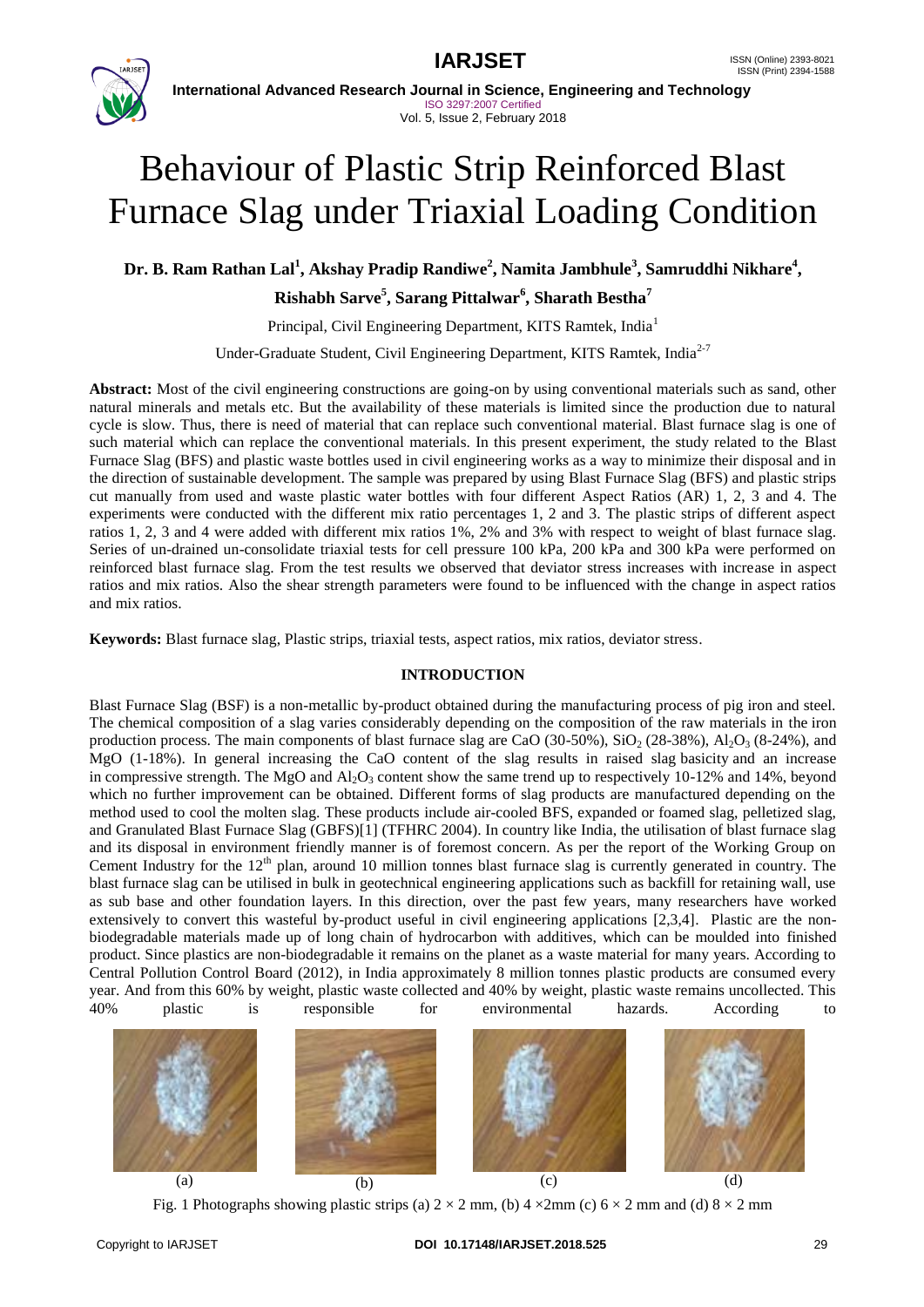

**International Advanced Research Journal in Science, Engineering and Technology**

ISO 3297:2007 Certified Vol. 5, Issue 2, February 2018

International Bottled Water Association, sales of bottled water have increased by 500% over the last decade; 1.5 million tonnes of plastic are used to bottle water every year; unfortunately the recycling process is messy and inefficient. This waste plastic can be used in geotechnical engineering for modification and improvement of engineering behaviour of soil. Earlier researches have been carried out for the use of plastic waste as reinforcement. The plastics strip as reinforcement has been utilized in wide areas of geotechnical engineering for enhancing the strength and stability of soil. For such studies different aspect ratios and different mix ratios were used for the experiment conducted [5,6,7,8,9]. For the study of reinforced soil specimen, triaxial tests are most apt tests. Triaxial tests were performed in earlier researches to understand the behaviour of reinforced soil [10,11,12,13,14]. In the present study, an attempt has been made to study the behaviour of plastic strip reinforced blast furnace slag behaviour under triaxial loading conditions. For this, series of triaxial tests are performed on dry specimen of unreinforced blast furnace slag and also on dry blast furnace slag with reinforcement of plastic strips. The strength parameters are calculated under three different cell pressure i.e. 100 kPa, 200 kPa and 300 kPa. The plastic reinforcement was provided in random fashion. The results of 39 triaxial tests are cited in this paper.

#### **Characterization of Materials**

#### **Blast furnace slag**

The blast furnace slag is procured in moist state from Bhilai Steel Plant, Chhattisgarh, India and is use in study.

#### *Physical properties*

The physical properties of blast furnace slag are given in Table I.

#### *Chemical properties*

X-ray fluorescence test is performed by using X- ray fluorescence spectrometer to know the percentage of basic chemical constitute of the blast furnace slag at SAIF, IIT Mumbai. The basic chemicals present in the blast furnace slag are CaO (40.07%), SiO<sub>2</sub> (33.21%), Al<sub>2</sub>O<sub>3</sub> (14.71%), MgO (7.12%), SO<sub>3</sub> (2.23%), Fe<sub>2</sub>O<sub>3</sub> (1.23%), TiO<sub>2</sub> (0.54%), K<sub>2</sub>O  $(0.37\%)$ , MnO  $(0.31\%)$  and Na<sub>2</sub>O  $(0.21\%)$ .

| Table I Physical property of blast furnace slag |        |  |  |  |
|-------------------------------------------------|--------|--|--|--|
| <b>Properties</b>                               | Values |  |  |  |
| Specific gravity $(G)$                          | 2.24   |  |  |  |
| <b>Grain size distribution</b>                  |        |  |  |  |
| $D_{10}$ mm                                     | 0.3    |  |  |  |
| $D_{30}$ mm                                     | 0.5    |  |  |  |
| $D_{60}$ mm                                     | 0.7    |  |  |  |
| Uniformity coefficient $(C_n)$                  | 2.33   |  |  |  |
| Coefficient of curvature $(C_c)$                | 1.19   |  |  |  |
| Coarse size sand (%)                            | 2      |  |  |  |
| Medium size sand (%)                            | 78     |  |  |  |
| Fine size sand $(\% )$                          | 20     |  |  |  |
| Silt size (%)                                   | 3      |  |  |  |
| <b>Compaction characteristics</b>               |        |  |  |  |
| Maximum dry density ( $\gamma_{\text{dmax}}$ )  | 1.32   |  |  |  |
| Optimum moisture content (%)                    | 10     |  |  |  |
| Bulking (%)                                     | 29.03  |  |  |  |

#### **Discrete Reinforcement**

The discrete reinforcement provided in the experiment is made up of locally available used and wasted plastic water bottle. The reinforcement is formed for four different aspect ratios i.e. 1, 2, 3 and 4.The bottles were cut along the length to form 2 mm wide strip. The aspect ratios were obtained by keeping width of 2mm as constant and varying length of the strips. The long strips were cut to form strip of size  $2 \times 2$  mm,  $4 \times 2$  mm,  $6 \times 2$  mm,  $8 \times 2$  mm, Fig.1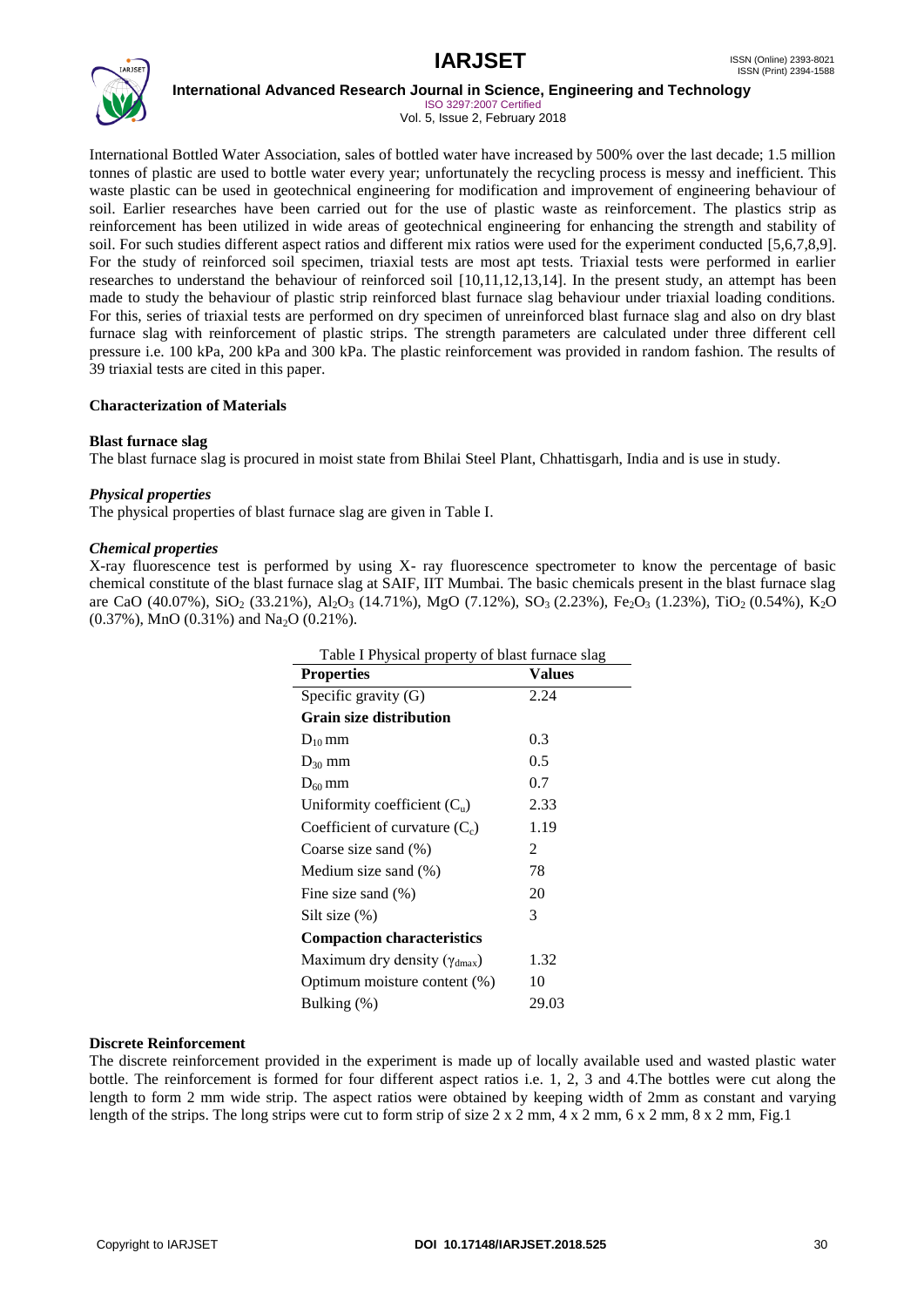# **IARJSET** ISSN (Online) 2393-8021



**International Advanced Research Journal in Science, Engineering and Technology** ISO 3297:2007 Certified

Vol. 5, Issue 2, February 2018



Fig. 2 Photograph showing failure pattern at (a) unreinforced blast furnace slag and reinforced blast furnace slag for mix ratio 1% with varying aspect ratio i.e. (b) AR 1, (c) AR 2, (d) AR 3 and (e) AR 4.

#### **Experimental program**

The experimental program was planned with an objective to understand the behaviour of dry blast furnace slag under both conditions i.e. unreinforced and reinforced with plastic strips under triaxial loading conditions [15] and also to study the effect of different mix ratios of discrete plastic strip reinforcement on shear strength parameters. Apart from the unreinforced blast furnace slag, the triaxial tests were performed on plastic strips reinforced blast furnace slag with different aspects ratios i.e. 1, 2, 3 and 4, and also with different mix ratios of reinforcement i.e. 1%, 2% and 3%.

#### **Preparation of specimen**

The calculations of the mix proportions for the preparation of the specimen is based on the previous studies carried out as per  $[16]$ . The dry weight of the blast furnace slag W<sub>BFS</sub> required to make specimen is calculated using the formula  $W_{BFS} = \gamma_{dmax}V$ , where  $\gamma_{dmax}$  is the maximum dry unit weight of blast furnace slag and V is the volume of the blast furnace slag sample. For reinforced sample, using suitable mix ratios, the quantity of blast furnace slag and the plastic reinforcement is calculated using the formula  $W_T = W_S + W_{BFS}$ , where  $W_T$  is the total weight of the sample and  $W_S$  is the weight of plastic strips. The weight of dry blast furnace slag and plastic strips were measured as per the calculations of mix ratio. Now in dry blast furnace slag, plastic strips are added and are mixed thoroughly. The dry sample is then poured through the funnel from a constant height of 15 cm in the mould which is on the pedestal of the triaxial cell using rainfall technique. The density of the sample achieved through the rainfall technique for the experiment is 87 %.



Fig. 3 Photographs showing failure pattern at (a) unreinforced blast furnace slag and reinforced blast furnace slag for aspect ratio 1 with (b) mix ratio 1%, (c) mix ratio 2% and (d) mix ratio 3%.

#### **Test procedure**

A standard triaxial frame with a triaxial cell to accommodate the blast furnace slag sample of diameter 38 mm and 76 mm height was used to conduct experiments. For the reinforced samples care was taken that the dry mix of plastic strips and blast furnace slag is uniform. Proper care is taken to ensure that the while pouring the sample through the funnel, the plastic strips should not get accumulated at the opening of funnel and should be poured at the uniform rate. The height of fall i.e. 15 cm was kept constant throughout the experiments. Un-consolidate undrained triaxial tests were conducted as per Indian Standard IS 2720 (part 11):1993 with a constant strain rate of 1.25 mm min<sup>-1</sup>. A load cell and Linear Variable Differential Transducer (LVDT) were used to measure the deviator load and vertical displacement respectively.Load cell and LVDT were connected to a digital screen. Both load cell and LVDT are calibrated before use. All the tests were conducted for maximum axial strain of 15%.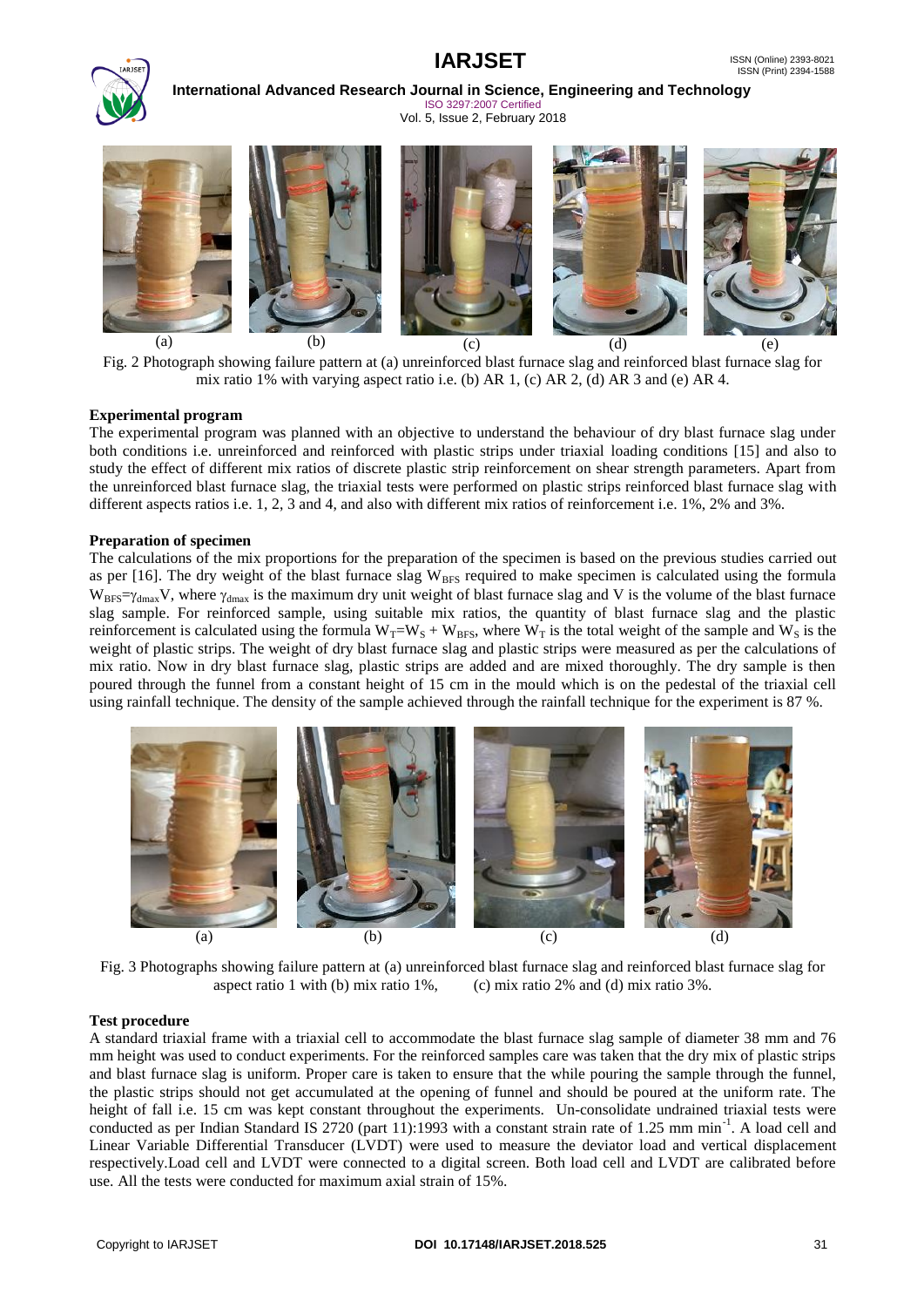

**International Advanced Research Journal in Science, Engineering and Technology**

ISO 3297:2007 Certified Vol. 5, Issue 2, February 2018

#### **Results and discussion**

Series of un-consolidated Un-Drained (UU) triaxial tests were performed on reinforced blast furnace slag in dry conditions with different aspect ratios, different percentage of plastic strip apart from unreinforced sample. During the triaxial tests performed, the deviator load was applied on reinforced and unreinforced blast furnace slag. The failure patterns were observed for both unreinforced and reinforced specimen and are shown in Fig. 2 and Fig. 3. For the unreinforced blast furnace slag, the bulging is more predominant. Also more distortion in the shape of the specimen is observed. But for the reinforced samples, the bulging reduces with the reduction in distortion of the shape is also reduced.



Fig. 4 Relationship between deviator stress and axial strain of reinforced blast furnace slag with aspect ratio 1 and mix ratios (a) 1%, (b) 2% and (c) 3%



Fig. 5 Relationship between deviator stress and axial strain of reinforced blast furnace slag for aspect ratio 1 for cell pressure (a) 100 kPa, (b) 200 kPa and (c) 300 kPa



Fig. 6 Relationship between deviator stress and axial strain of blast furnace slag for mix ratio 1% and cell pressure (a) 100 kPa, (b) 200 kPa and (c) 300 kPa.

This may be due to the strengthening effect of the plastic strips reinforcement, through which the specimen achieved greater stability than the unreinforced one.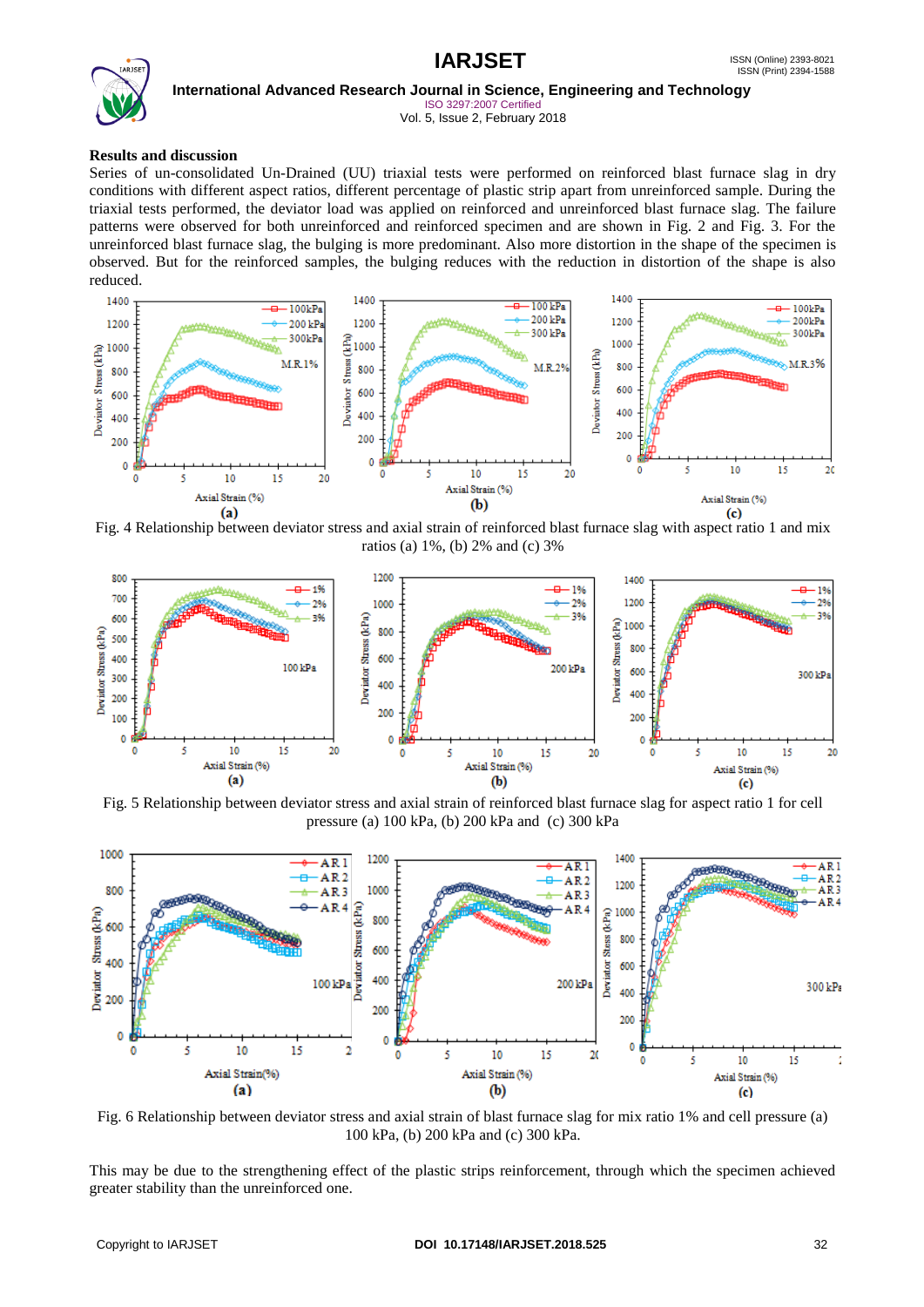

**International Advanced Research Journal in Science, Engineering and Technology** ISO 3297:2007 Certified

Vol. 5, Issue 2, February 2018

#### **Stress-strain behaviour**

For the triaxial test, the deviator load is noted for each increment of axial deformation of blast furnace slag sample. The stress-strain curves were plotted and were classified on the basis of effects of mix ratios and aspects ratios of reinforcement. It has been observed that greater values of deviator stresses are recorded for all reinforced cases than unreinforced cases. The peak deviator stress is increased with increasing aspects ratios and mix ratios of plastic strips reinforcement.

It has been observed that the initial slope of the stress-strain diagram becomes steeper as the aspect ratios or mix ratio of reinforcement is increased. For all the reinforced cases of blast furnace slag samples, the deviator stress in increased quickly starting from very low strains and after reaching the peak deviator stress, the deviator stress is slightly decreased. AR 4 shows the higher values of deviator stress with mix ratio 3%, in comparison with other combination of aspect ratio and mix ratio. Fig. 4 shows the effect of mix ratios on the stress-strain curves. The similar pattern is obtained for other aspect ratios i.e. for AR 2, AR 3 and AR 4 with mix ratios. Stress straincurves were obtained for reinforced blast furnace slag for aspect ratio 1 with varying cell pressure i.e. 100 kPa, 200 kPa and 300 kPa shown in Fig. 5.

### **Shear strength parameters**

Shear strength parameters cohesion (unreinforced), adhesion( for all reinforced samples), angle of shearing resistance (unreinforced) and friction angle ( for all reinforced samples) are determined by plotting *p-q* diagrams. Fig. show the *p* $q$  diagrams for (a) unreinforced and (b),(c),(d) and (e) reinforced specimens. It is observed that for any aspect ratio, the cohesion is found to be increasing with increase in mix ratios and friction angle for any aspect ratio reduces with increase in mix ratios shown in Table II. The reinforced cohesion is found to be reducing, with increase in aspect ratio for any mix ratios. Whereas, the value of reinforced friction angle is increasing with increase in aspect ratios.

#### **Deviator stress variation along with axial strain variation**

The deviator stress  $\sigma_d$  varied from unreinforced to reinforced specimen. The test was carried out for cell pressure of 100 kPa, 200 kPa and 300 kPa. The deviator stress increases for reinforced specimens compared to unreinforced specimen. It is found that, the value of deviator stresses varied with aspect ratios and mix ratios. For any particular aspect ratios, with increase in mix ratios, the deviator stress is found to be increasing. Also, for a mix ratios selected, the value of deviator stress was increasing with increase in aspect ratios. The values of peak deviator stress corresponding to the axial stress for all selected aspect ratios and mix ratios are given in Table III.



Fig. 7 *p-q* diagrams for a) unreinforced blast furnace slag and reinforced blast furnace slag with different aspect ratios (b) AR 1, (c) AR 2, (d) AR 3 and (e) AR4.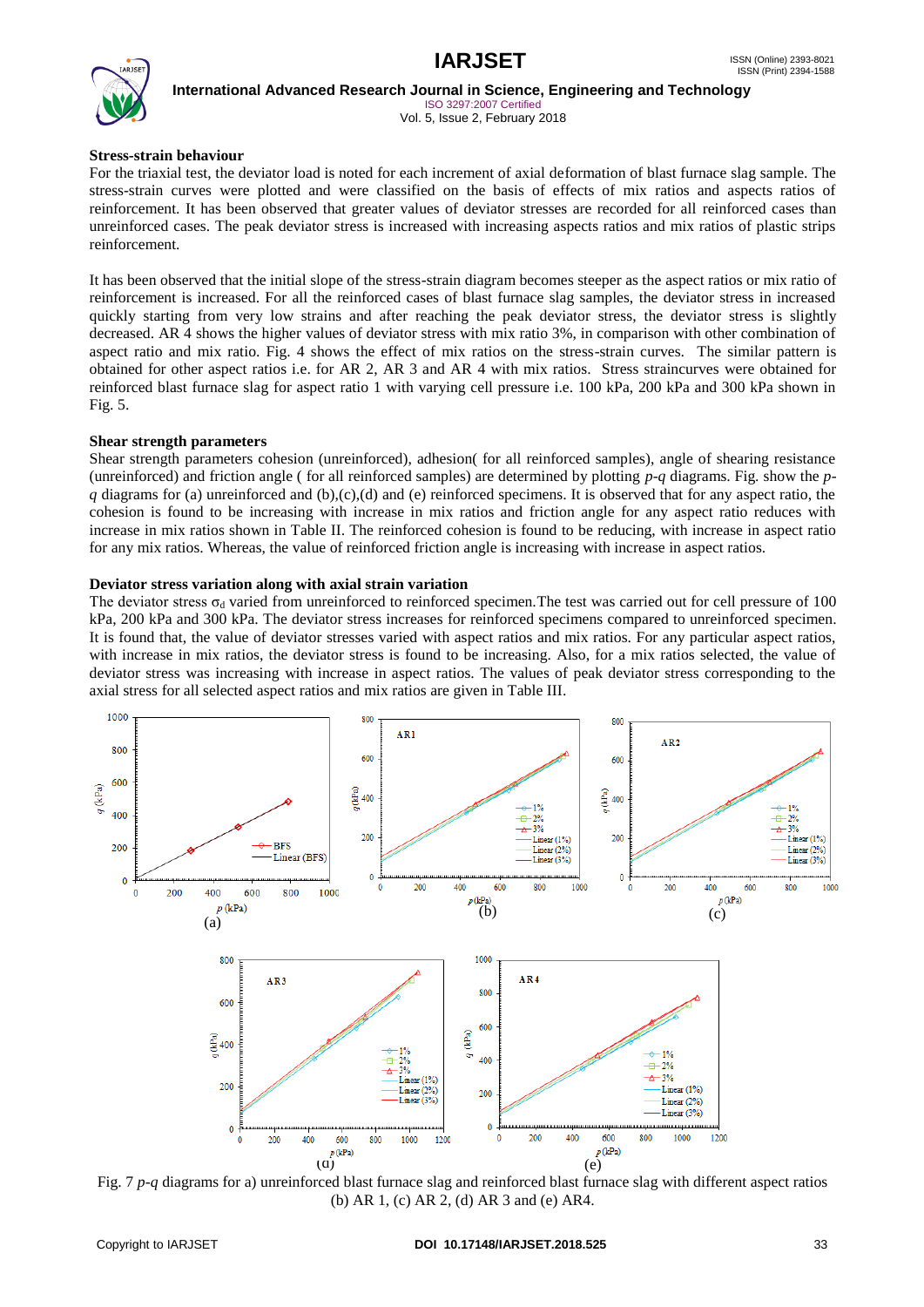

## **IARJSET** ISSN (Online) 2393-8021 **International Advanced Research Journal in Science, Engineering and Technology**

ISO 3297:2007 Certified Vol. 5, Issue 2, February 2018

|                      | <b>Mix Ratios</b> | <b>Reinforced Cohesion</b> | <b>Reinforced Friction</b><br>$(\phi_r)$ |  |
|----------------------|-------------------|----------------------------|------------------------------------------|--|
| <b>Aspect Ratios</b> |                   | $kPa(C_r)$                 |                                          |  |
| Unreinforced         |                   |                            | 32.997                                   |  |
|                      | 1%                | 80                         | 30.133                                   |  |
| AR <sub>1</sub>      | 2%                | 90                         | 29.769                                   |  |
|                      | 3%                | 106                        | 29.558                                   |  |
|                      | 1%                | 79                         | 30.54                                    |  |
| AR <sub>2</sub>      | 2%                | 86                         | 30.347                                   |  |
|                      | 3%                | 105                        | 30.199                                   |  |
|                      | 1%                | 78                         | 31.793                                   |  |
| AR <sub>3</sub>      | 2%                | 84                         | 31.3167                                  |  |
|                      | 3%                | 103                        | 31.31                                    |  |
|                      | 1%                | 77                         | 32.4016                                  |  |
| AR <sub>4</sub>      | 2%                | 82                         | 32.3377                                  |  |
|                      | 3%                | 100                        | 31.9167                                  |  |

Table II Shear strength parameters of blast furnace slag for both unreinforced and reinforced condition

Table III Peak deviator stresses and corresponding axial strain for different aspect ratios and mix ratio of plastic strip for cell pressure 100 kPa, 200 kPa and

| <b>Aspect Ratios</b> | <b>Mix Ratios</b> | 100 kPa       | 200 kPa        | 300 kPa        |
|----------------------|-------------------|---------------|----------------|----------------|
| Unreinforced         |                   | 572.38(5.92%) | 649.75(5.5%)   | 853.23(5.1%)   |
|                      |                   |               |                |                |
| AR <sub>1</sub>      | 1%                | 658.06(6.71%) | 888.38(6.71%)  | 1192.73(6.71%) |
|                      | 2%                | 696.23(7.10%) | 921.64(7.50%)  | 1230.83(6.31%) |
|                      | 3%                | 752.05(8.29%) | 953.68(9.80%)  | 1263.87(6.71%) |
| AR <sub>2</sub>      | 1%                | 658.06(6.71%) | 905.91(9.07%)  | 1215.94(9.86%) |
|                      | 2%                | 693.27(7.50%) | 925.95(8.68%)  | 1253.41(8.28%) |
|                      | 3%                | 779.65(7.89%) | 1015.68(7.10%) | 1302.36(7.21%) |
| AR <sub>3</sub>      | 1%                | 713.40(5.92%) | 962.42(7.50%)  | 1258.81(7.89%) |
|                      | 2%                | 717.74(7.50%) | 1019.52(7.50%) | 1415.14(8.28%) |
|                      | 3%                | 830.80(6.71%) | 1086.69(5.92%) | 1488.86(6.71%) |
| AR <sub>4</sub>      | 1%                | 763.17(5.92%) | 1028.22(6.71%) | 1326.93(7.10%) |
|                      | 2%                | 786.33(7.10%) | 1098.65(6.31%) | 1466.18(7.10%) |
|                      | 3%                | 871.93(6.71%) | 1159.83(6.71%) | 1562.89(6.71%) |